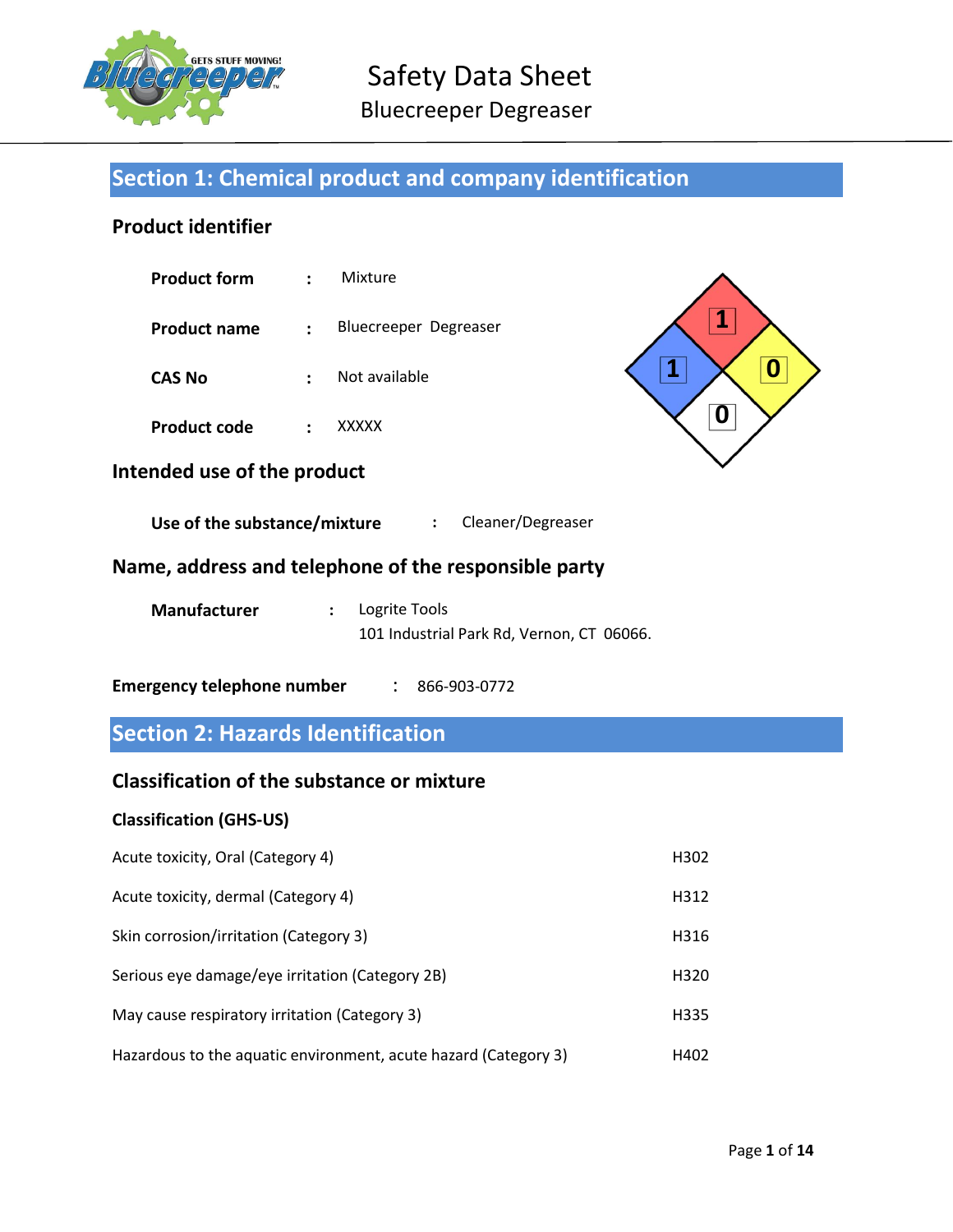

# Label elements

# GHS-US symbols and labeling



# Signal word: Warning

## Hazard statements:

| H302             | Harmful if swallowed             |
|------------------|----------------------------------|
| H312             | Harmful in contact with skin     |
| H316             | Causes mild skin irritation      |
| H <sub>320</sub> | Causes eye irritation            |
| H335             | May cause respiratory irritation |
| H402             | Harmful to aquatic life          |

# Precautionary statements:

| P261                 |                          | Avoid breathing dust/fume/gas/mist/vapors/spray.                                                                                    |
|----------------------|--------------------------|-------------------------------------------------------------------------------------------------------------------------------------|
| P264                 |                          | Wash hands thoroughly after handling.                                                                                               |
| P <sub>270</sub>     |                          | Do not eat, drink or smoke when using this product.                                                                                 |
| P273                 |                          | Avoid release to the environment.                                                                                                   |
| P <sub>280</sub>     |                          | Wear protective gloves/protective clothing/eye protection/face<br>protection.                                                       |
| $P301 + P312$        |                          | IF SWALLOWED: call a POISON CENTER or doctor/physician IF you feel<br>unwell.                                                       |
| $P305 + P351 + P338$ | $\overline{\phantom{a}}$ | IF IN EYES: Rinse cautiously with water for several minutes. Remove<br>contact lenses, if present and easy to do. Continue rinsing. |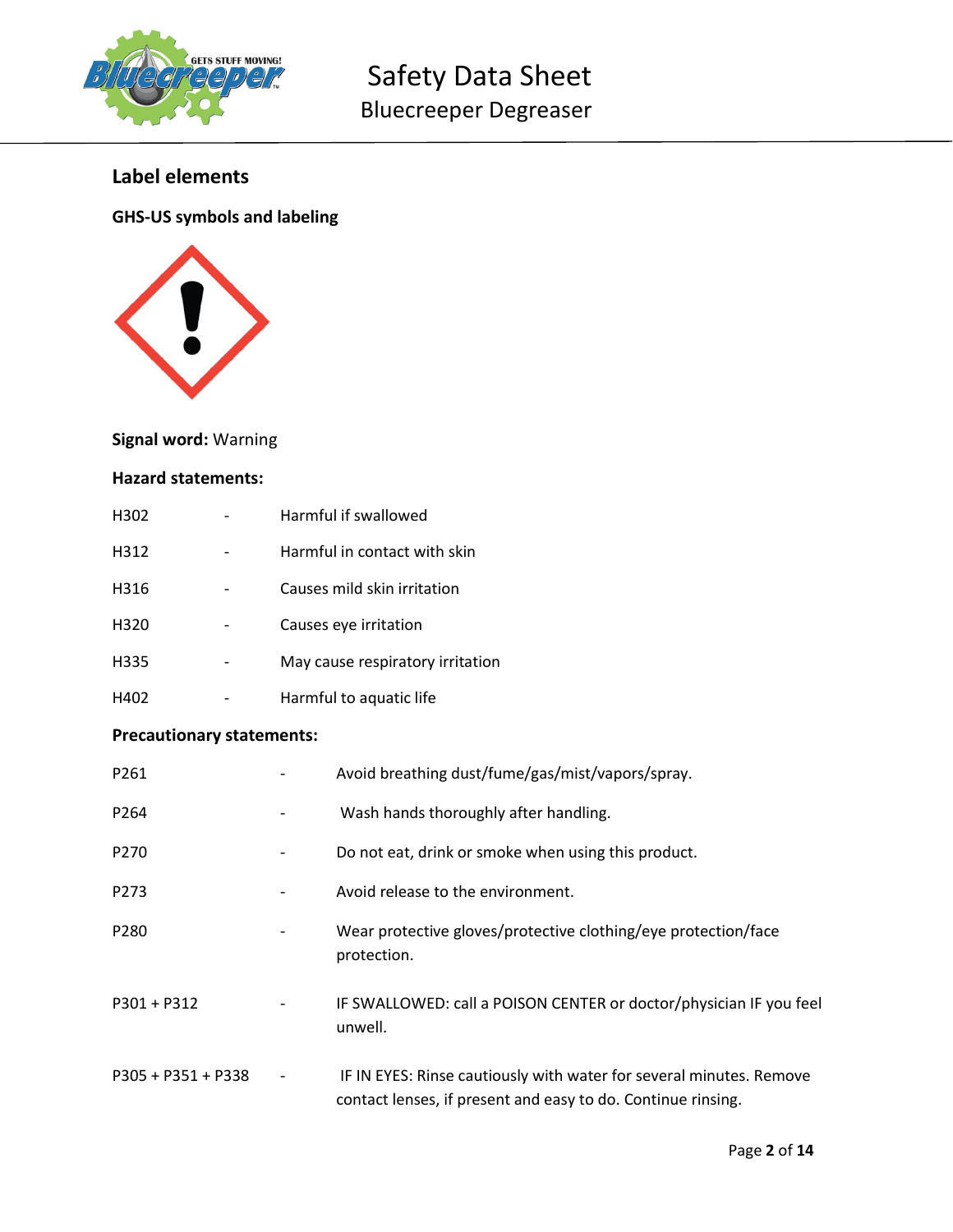

# Safety Data Sheet Bluecreeper Degreaser

| P332 + P313 | $\sim$ 100 $\mu$ | IF SKIN irritation occurs: Get medical advice/attention.             |
|-------------|------------------|----------------------------------------------------------------------|
| P501        | $\sim$           | Dispose of contents/container to in accordance with local, regional, |
|             |                  | national, International regulation                                   |

# WHMIS classification

D2B - Toxic material causing other toxic effects



# Other hazards

Not available

# Section 3: Composition/Information on ingredients

# Mixture

| <b>Name</b>                                            | <b>CAS Number</b>   | %      | <b>Classification (GHS-US)</b>                                                |
|--------------------------------------------------------|---------------------|--------|-------------------------------------------------------------------------------|
| Fatty alcohol ethoxylate                               | Proprietary         | < 10   | Acute toxicity, Oral (Category 4)                                             |
| Ammonium methyl sulfate                                | Proprietary         | $<$ 10 | Acute toxicity, dermal (Category 4)<br>Skin corrosion/irritation (Category 3) |
| Nonionic diluent                                       | $10$<br>Proprietary |        | Serious eye damage/eye irritation<br>(Category 2B)                            |
| Deionized water                                        | 7732-18-5           | < 70   | May cause respiratory irritation<br>(Category 3)                              |
| Tetrasodium salt of<br>ethylenediaminetetraacetic acid | $64 - 02 - 8$       | $<$ 5  | Hazardous to the aquatic                                                      |
| <b>Disodium</b><br>ethylenediaminediacetate            | 38011-25-5          | $<$ 1  | environment, acute hazard<br>(Category 3)                                     |
| Trisodium<br>ethylenediaminetriacetate                 | 19019-43-3          | $<$ 1  |                                                                               |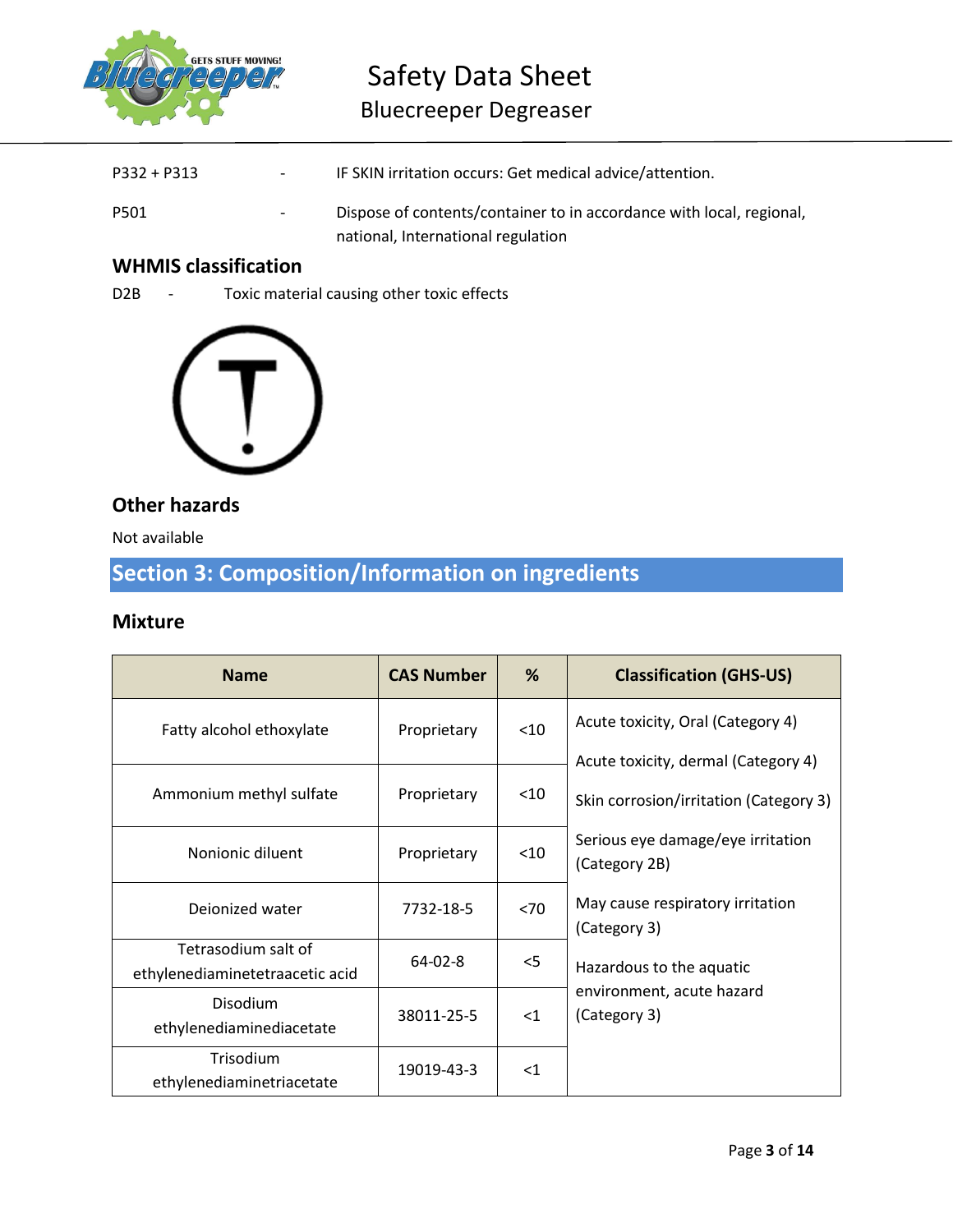

# Safety Data Sheet

# Bluecreeper Degreaser

| Sodium hydroxide | 1310-73-2 |    |
|------------------|-----------|----|
| Sodium glycolate | 2836-32-0 | `` |

# Section 4: First aid measures

# Description of first aid measures

# General

Never give anything by mouth to an unconscious person. If you feel unwell, seek medical advice (show the label where possible).

## Inhalation

Immediately remove the affected victim from exposure and move to fresh air. Administer artificial respiration if breathing is stopped. Keep at rest. Call for prompt medical attention.

## Skin contact

Flush skin with plenty of water for at least 15 minutes while removing contaminated clothing and shoes. Get medical help immediately

## Eye contact

Flush eyes with plenty of water for at least 15 minutes until irritation subside. If irritation persists, get medical attention immediately.

## Ingestion

If large amount is swallowed, do NOT induce vomiting. Keep at rest and get prompt medical attention.

# Most important symptoms and effects, both acute and delayed

## Symptoms/Injuries

Effects of exposure (inhalation, ingestion or skin contact) to substance may be delayed.

# Symptoms/Injuries after inhalation

Inhalation of vapors or mists of the product may be irritating to the respiratory system.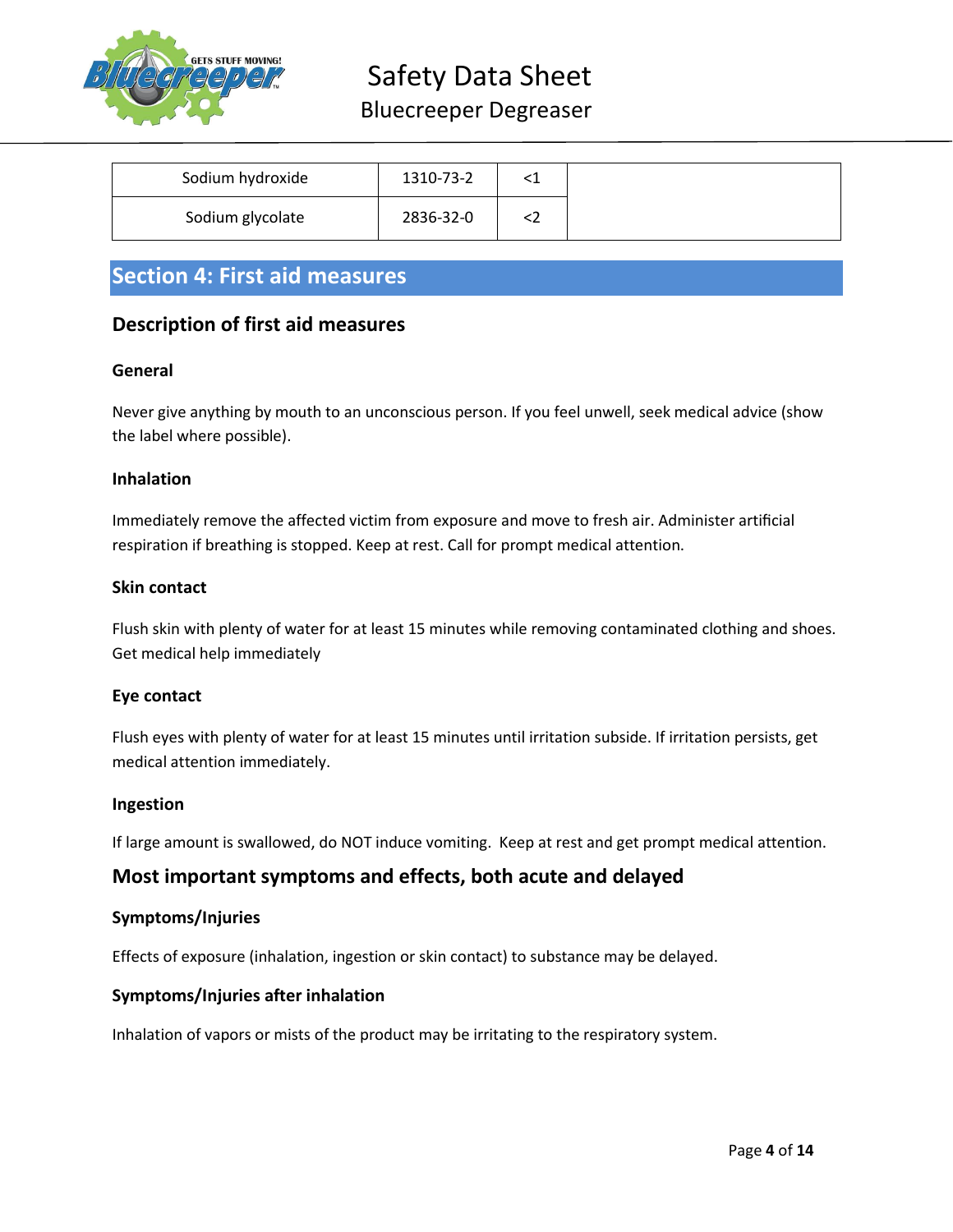

## Symptoms/Injuries after skin contact

Low order of toxicity. Frequent, prolonged contact may irritate or cause dermatitis. Skin contact may aggravate an existing dermatitis condition.

## Symptoms/Injuries after eye contact

May cause irritation to the eyes.

## Symptoms/Injuries after ingestion

Ingestion of large amounts may produce gastrointestinal disturbances including irritation, nausea and diarrhea.

#### Chronic symptoms

May cause respiratory tract irritation

## Indication of any immediate medical attention and special treatment needed

If medical advice is needed, have product container or label at hand

# Section 5: Fire-fighting measures

# Extinguishing media

## Suitable extinguishing media

Use foam, dry chemical, carbon dioxide or water fog

## Unsuitable extinguishing media

Do not use water jet as an extinguisher, as this will spread the fire.

# Special hazards rising from the substance or mixture

Combustion products may include and are not limited to Carbon oxides, Nitrogen oxides (NOx)

#### Fire-fighting Instructions

Exercise caution when fighting any chemical fire. Alert Emergency Responders and tell them location and nature of hazard. Evacuate area of unprotected personnel. Wear protective clothing.

## Protection during fire-fighting

Firefighters and others exposed to vapors or products of combustion should wear self-contained breathing apparatus and protective fire fighting clothing (including the fire fighting helmet, coat, pants,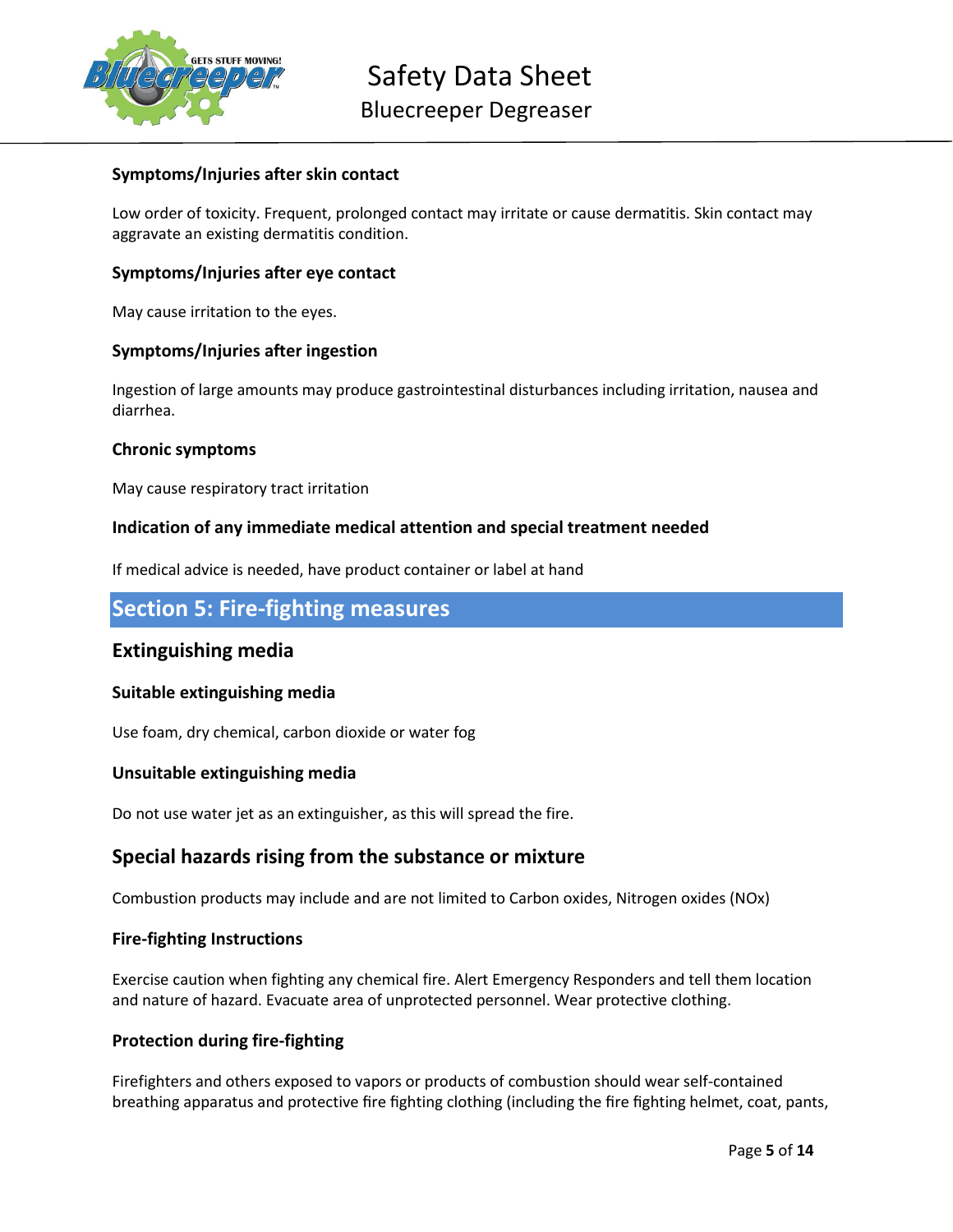

boots and gloves). If protective equipment is not available or not used, fight the fire from a protected location or safe distance.

# Section 6: Accidental release measures

# Personal precautions, protective equipment and emergency procedures

Eliminate any sources of ignition and prevent additional discharge of materials. Use personal protective equipment. Avoid breathing vapors, mist or gas. Ensure adequate ventilation. Evacuate personnel to safe areas. Avoid breathing dust. Absorb with materials such as dirt or sand. Do not use combustible materials such as sawdust.

# Environmental precautions

Prevent the liquid from entering sewers, watercourses or low areas.

# Methods and materials for containment and cleaning up

Absorb with materials such as dirt or sand. Do not use combustible materials such as sawdust. Collect in suitable and plainly labeled containers. If in a public area, keep public away and advise authorities. Consult an expert on disposal of recovered material and ensure conformity to local disposal regulations.

# Reference to other sections

Use proper personal protective equipment as indicated in Section 8.

# Section 7: Handling and Storage

# Precautions for safe handling

Avoid contact with eyes and wash thoroughly after handling. Material will accumulate static charges, which may cause an electrical spark or ignition source. Do not pressurize, cut, heat or weld containers. Empty containers contain product residue. Do NOT reuse empty containers without commercial cleaning or reconditioning.

# Conditions for safe storage, including any incompatibilities

## Storage conditions

Store in a cool, well-ventilated place away from incompatible materials. Do NOT handle or store near an open flame, heat or other sources of ignition.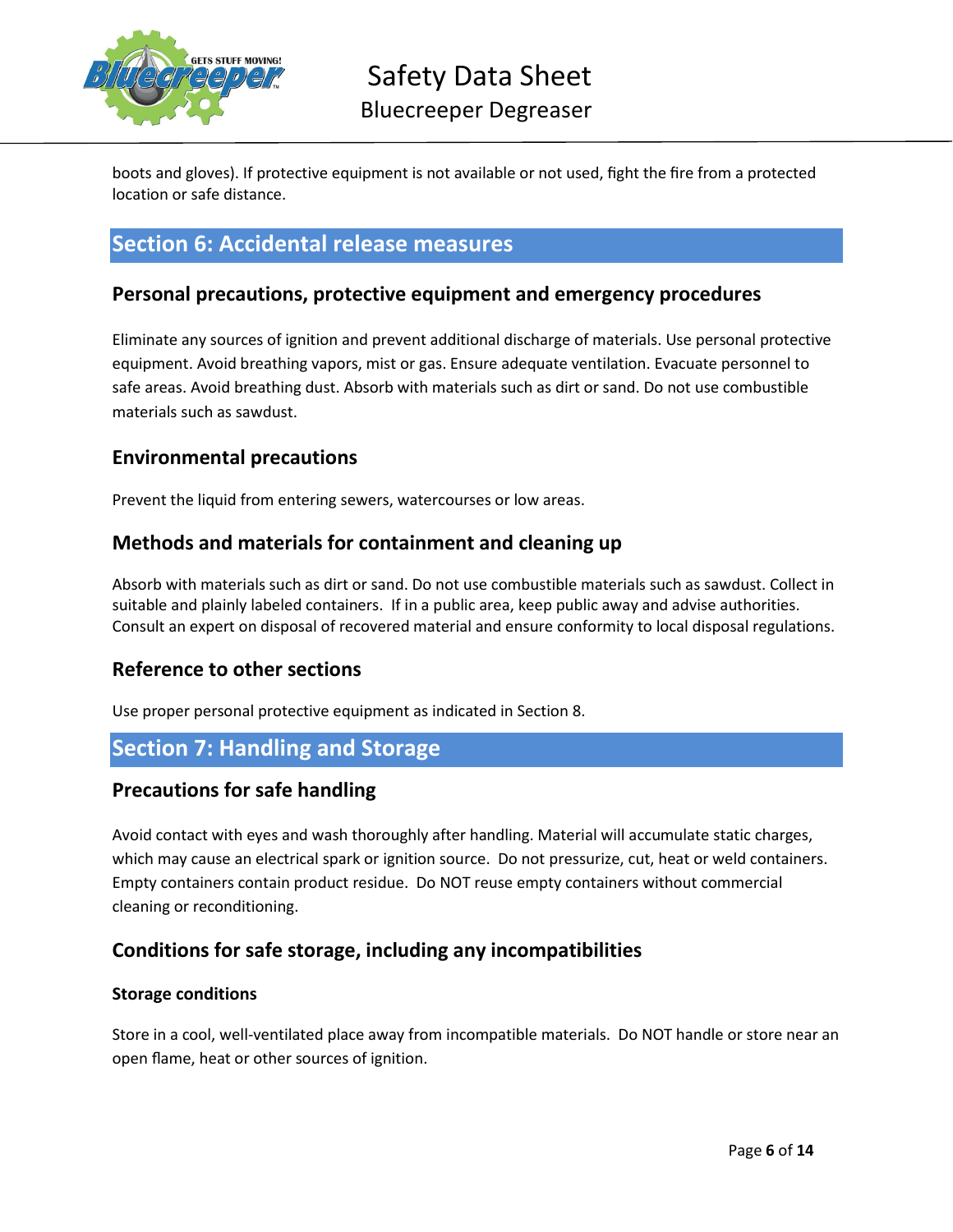

# Specific end use(s)

Cleaner/Degreaser

# Section 8: Exposure controls/personal protection

# Control parameters

# Exposure limits

| <b>CAS Number</b>   | <b>ACGIH</b>                      | <b>NIOSH</b>                      | <b>OSHA - Final PELs</b> |  |
|---------------------|-----------------------------------|-----------------------------------|--------------------------|--|
|                     |                                   | Ca                                |                          |  |
| <b>Trade Secret</b> | 1 ppm                             | $< 0.1$ ppm                       | 1 ppm                    |  |
|                     |                                   | $(C)$ 5 ppm $[10\text{-min/day}]$ |                          |  |
| <b>Trade Secret</b> | 200 ppm                           | 200 ppm                           | 200 ppm                  |  |
| Trade Secret        | $200$ ppm                         | Not listed                        | 25 ppm                   |  |
| <b>Trade Secret</b> |                                   | Ca                                |                          |  |
| $100$ ppm           | 20 ppm<br>$(C)$ 1 ppm $[30$ -min] |                                   |                          |  |
| <b>Trade Secret</b> | Not listed                        | Not listed                        | Not listed               |  |
| 7732-18-5           | Not listed                        | Not listed                        | Not listed               |  |
| $64 - 02 - 8$       | Not listed                        | Not listed                        | Not listed               |  |
| 38011-25-5          | Not listed                        | Not listed                        | Not listed               |  |
| 19019-43-3          | Not listed                        | Not listed                        | Not listed               |  |
| 1310-73-2           | 2 mg/m3                           | $2 \text{ mg/m}$                  | 2 mg/m3                  |  |
| 2836-32-0           | Not listed                        | Not listed                        | Not listed               |  |

# Exposure controls

| <b>Appropriate engineering controls</b> |                      | Facilities storing or utilizing this material should be<br>equipped with an eyewash facility and a safety and a<br>safety shower. Use adequate general or local<br>explosion-proof ventilation to keep airborne levels to<br>acceptable levels. |
|-----------------------------------------|----------------------|-------------------------------------------------------------------------------------------------------------------------------------------------------------------------------------------------------------------------------------------------|
| Personal protective equipment           |                      | Safety goggles (29 CFR 1910.133); chemical resistant<br>gloves (29 CFR 1910.138); OSHA / NIOSH approved<br>respirator (29 CFR 1910.134)                                                                                                         |
| <b>Hand protection</b>                  |                      | Wear appropriate chemical resistant rubber gloves (29<br>CFR 1910.138) to prevent skin exposure.                                                                                                                                                |
| <b>Eye/face Protection</b>              | $\ddot{\phantom{a}}$ | Wear appropriate protective eye classes or chemical<br>safety goggles as described by OSHA's eye and face<br>protection regulations in 29 CFR 1910.133.                                                                                         |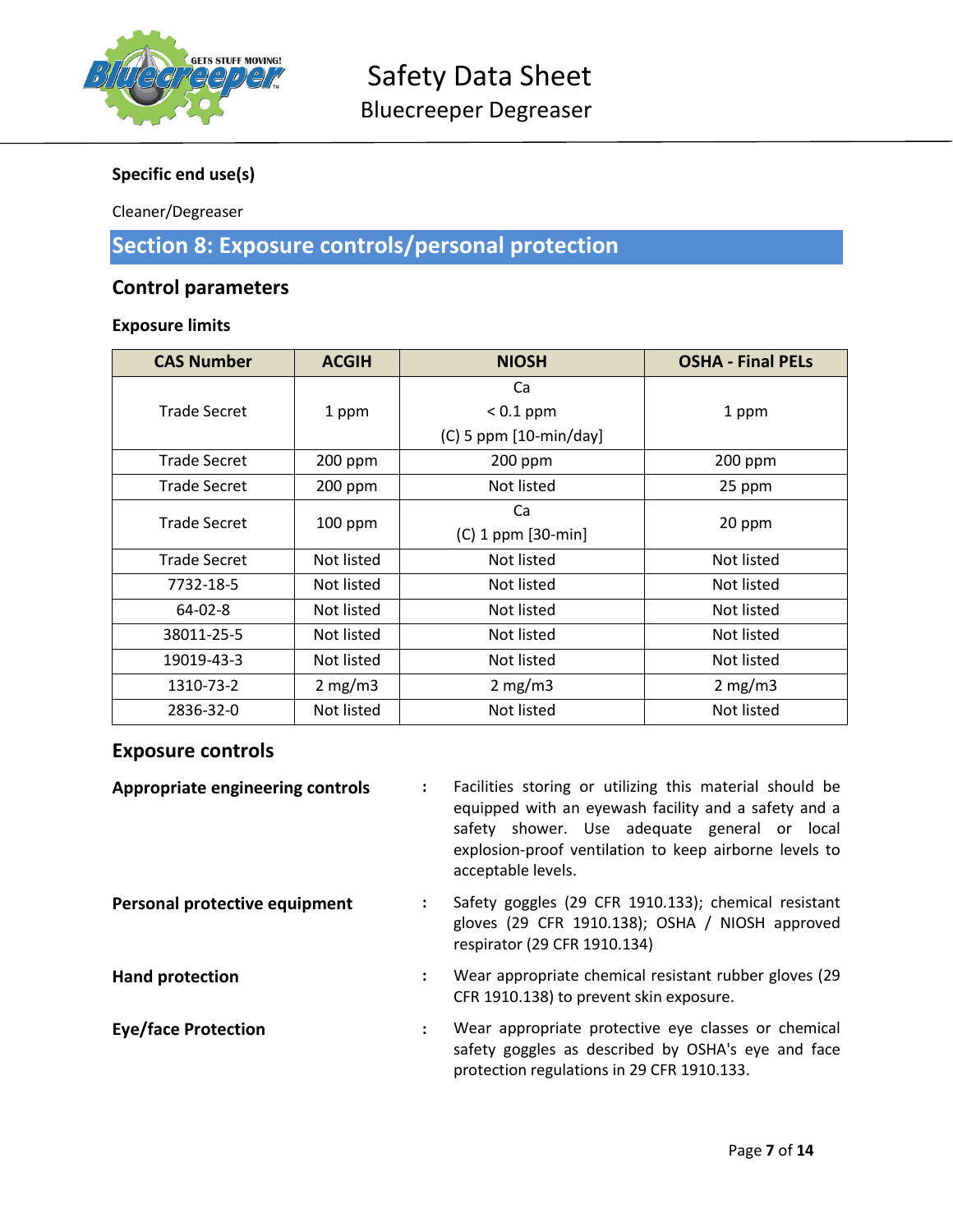

| <b>Respiratory protection</b> | Follow the OSHA respirator regulations found in 29 CFR<br>1910.134 or European Standard EN 149. Where<br>concentrations in air may exceed the limits given in this<br>section and engineering, work practice or other means<br>are not adequate, NIOSH approved respirators may be<br>necessary to prevent over exposure by inhalation. |
|-------------------------------|-----------------------------------------------------------------------------------------------------------------------------------------------------------------------------------------------------------------------------------------------------------------------------------------------------------------------------------------|
| <b>Other information</b>      | personal protective equipment and<br>Clean<br>work<br>clothing contaminated with product prior to re-use.<br>After using this product, be sure to wash before eating,<br>smoking, drinking or applying cosmetics.                                                                                                                       |

# Section 9: Physical and chemical properties

# Information on basic physical and chemical properties

| <b>Physical State</b>                             |                      | Liquid                            |
|---------------------------------------------------|----------------------|-----------------------------------|
| Appearance                                        | ፡                    | Clear blue liquid                 |
| Odor                                              | $\ddot{\phantom{a}}$ | Noticeable "alkali" smell         |
| <b>Odor Threshold</b>                             | $\ddot{\phantom{a}}$ | Not available                     |
| pH                                                | ፡                    | 10                                |
| <b>Relative Evaporation Rate (butylacetate=1)</b> | $\ddot{\phantom{a}}$ | Not available                     |
| <b>Melting Point/ Freezing Point</b>              | ፡                    | Not available                     |
| <b>Boiling Point</b>                              | $\ddot{\phantom{a}}$ | Not available                     |
| <b>Flash Point</b>                                | $\ddot{\phantom{a}}$ | >96°C (Pensky-Martens closed-cup) |
| <b>Auto-ignition Temperature</b>                  | $\ddot{\phantom{a}}$ | $>260^{\circ}$ C                  |
| <b>Decomposition Temperature</b>                  | $\ddot{\phantom{a}}$ | Not available                     |
| <b>Flammability (solid, gas)</b>                  | :                    | Combustible                       |
| <b>Vapor Pressure</b>                             |                      | Not available                     |
| Relative Vapor Density at 20 °C                   | $\ddot{\phantom{a}}$ | Not available                     |
| <b>Density</b>                                    | ፡                    | 9.09 lbs/gal                      |
| <b>Specific Gravity</b>                           |                      | >1                                |
| <b>Solubility</b>                                 |                      | Not available                     |
| Log Pow                                           |                      | Not available                     |
| Log Kow                                           | $\ddot{\phantom{a}}$ | Not available                     |
| <b>Viscosity</b>                                  |                      | 12 cps @ 25°C                     |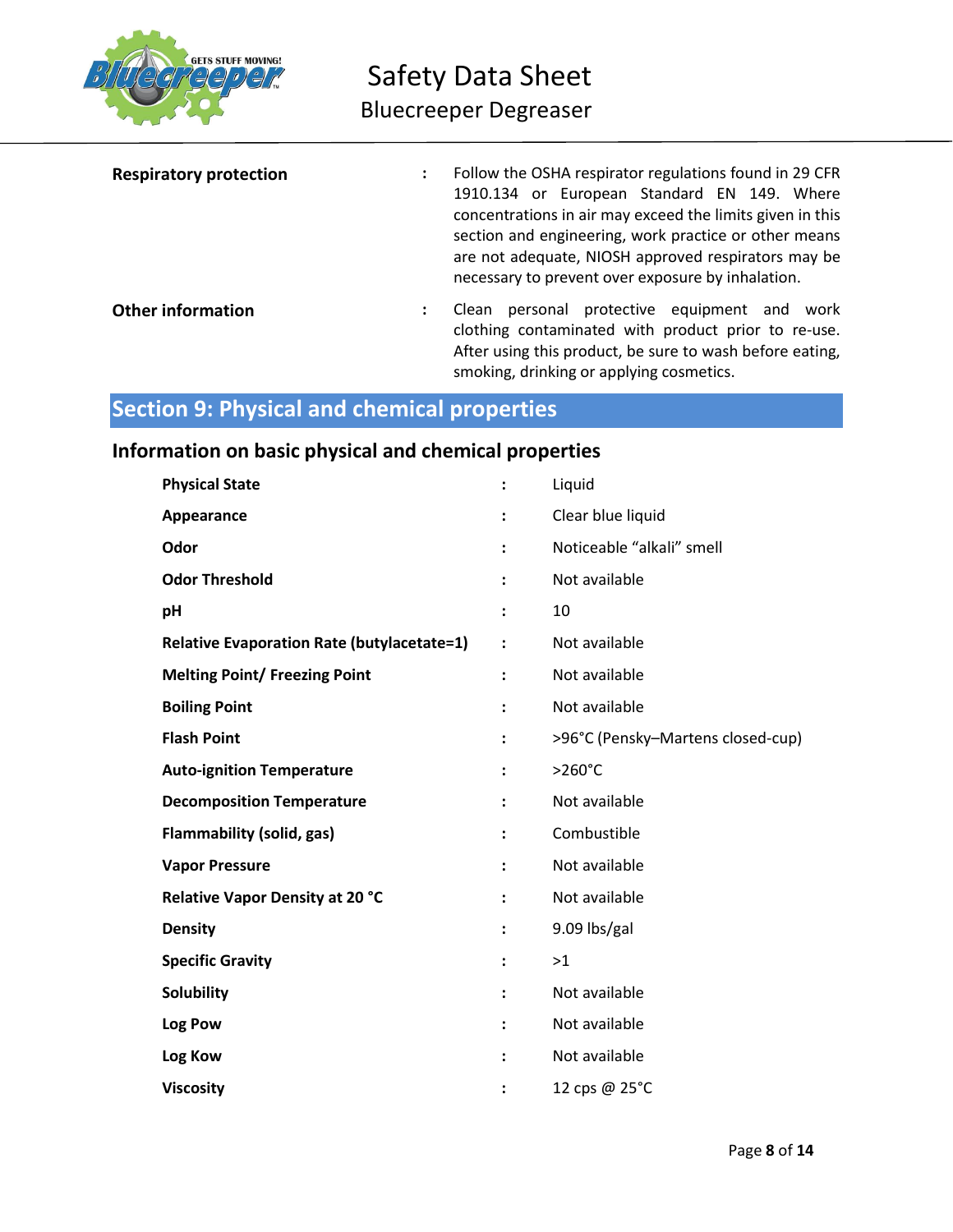

# Safety Data Sheet Bluecreeper Degreaser

| <b>Explosive Properties</b> | Not available |
|-----------------------------|---------------|
| <b>Oxidizing Properties</b> | Not available |
| <b>Explosive Limits</b>     | Not available |

# Other information

Not available

# Section 10: Stability and reactivity

## **Reactivity**

Not available

## Chemical stability

Stable under normal temperatures and pressures.

## Possibility of hazardous reactions

will not occur

# Conditions to avoid

Not applicable

## Incompatible materials

Strong-oxidizing agents; alkalis

## Hazardous decomposition products

Methanol may be evolved if hydrolyzed or saponified.

# Section 11: Toxicological information

# Information on toxicological effects

## Acute toxicity

| <b>Ingredients</b>  | Test | <b>Species</b> | <b>Route of</b><br>exposure | <b>Results</b> |
|---------------------|------|----------------|-----------------------------|----------------|
| Dejonized water     | LD50 | Rat            | Oral                        | $> 90$ mL/kg   |
| Tetrasodium salt of | LD50 | Rat            | Oral                        | 1780 mg/kg     |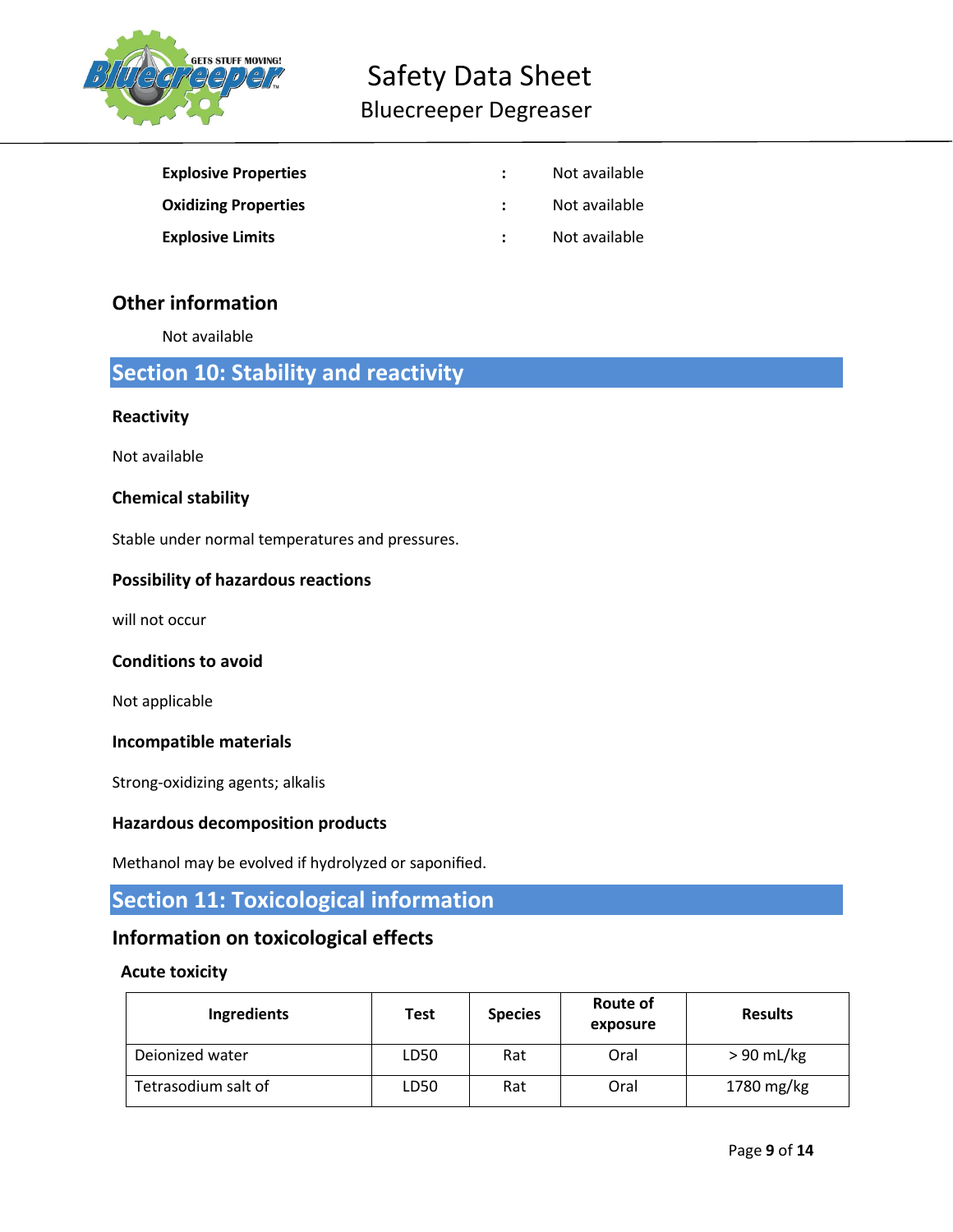

# Safety Data Sheet

Bluecreeper Degreaser

| ethylenediaminetetraacetic acid           |      |        |             |                |
|-------------------------------------------|------|--------|-------------|----------------|
| Fatty alcohol ethoxylate<br>(Proprietary) | LD50 | Rat    | Dermal      | $>$ 2000 mg/kg |
| Nonionic diluent (Proprietary)            | LD50 | Rabbit | Intravenous | 3099 mg/kg     |

## Skin corrosion/irritation

Cause skin irritation

## Serious eye damage/irritation

May cause irritation to the eyes.

## Respiratory or skin sensitization

Not classified

## Germ cell mutagenicity

Not classified

## **Carcinogenicity**

This product contains no known carcinogens in reportable quantities as defined by ACGIH, OSHA, NTP, and IARC.

## Reproductive toxicity

Not classified

## Specific target organ toxicity (Single exposure)

May cause respiratory irritation.

## Specific target organ toxicity (Repeated exposure)

Not classified

## Aspiration hazard

Not classified

## Symptoms/Injuries after Inhalation

Inhalation of vapors or mists of the product may be irritating to the respiratory system.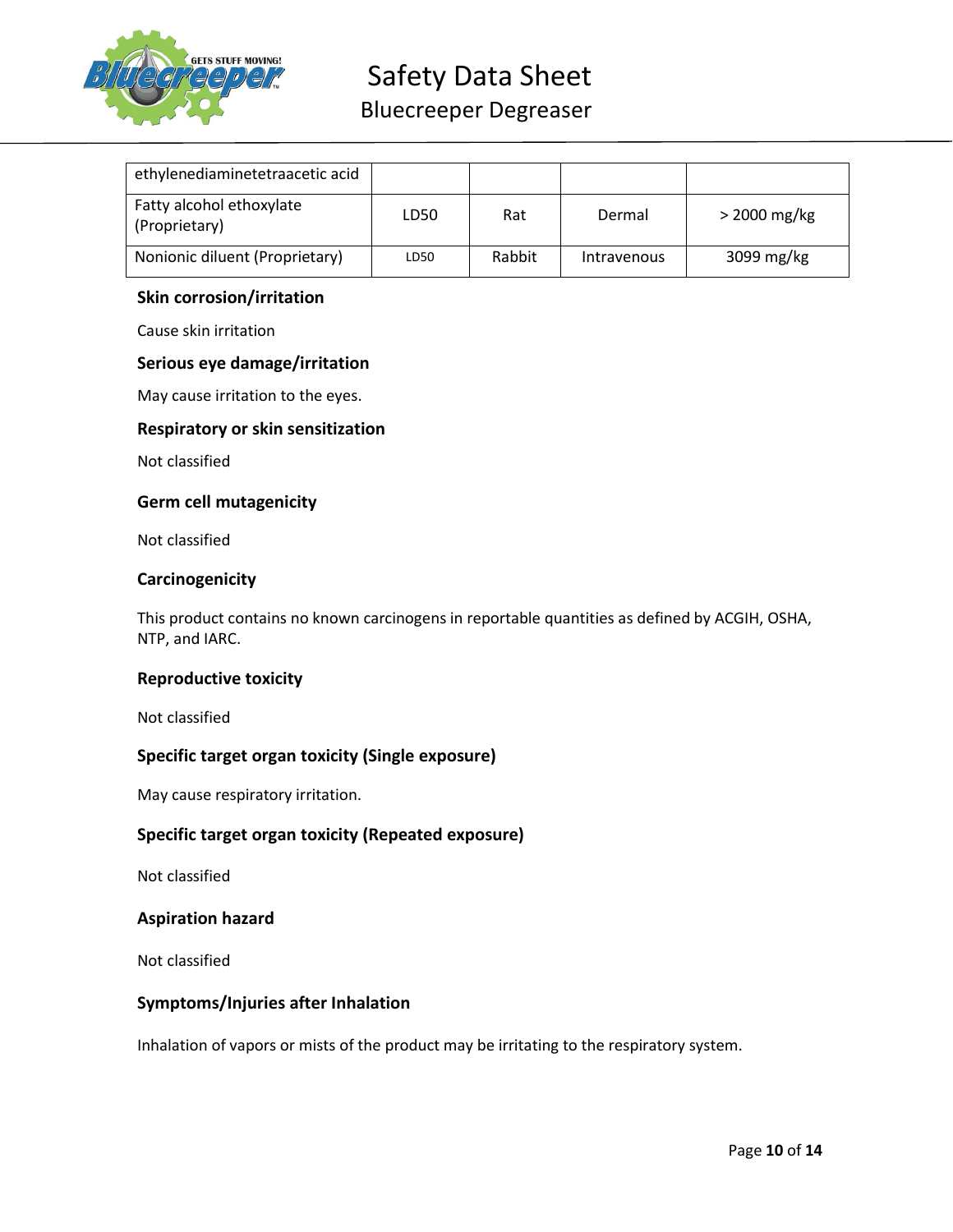

# Symptoms/Injuries after Skin Contact

Low order of toxicity. Frequent, prolonged contact may irritate or cause dermatitis. Skin contact may aggravate an existing dermatitis condition.

## Symptoms/Injuries after Eye Contact

May cause irritation to the eyes.

## Symptoms/Injuries after Ingestion

Ingestion of large amounts may produce gastrointestinal disturbances including irritation, nausea and diarrhea.

#### Chronic symptoms

May cause respiratory tract irritation.

# Section 12: Ecological Information

#### **Toxicity**

| Ingredients                                                  | <b>Test</b> | <b>Species</b>                      |  | <b>Results</b>                |
|--------------------------------------------------------------|-------------|-------------------------------------|--|-------------------------------|
| Nonionic diluent<br>(Proprietary)                            | LC50        | Oncorhynchus mykiss (Rainbow trout) |  | 44 mL/L for 96 hr             |
| <b>Persistence and degradability</b><br>$\ddot{\phantom{a}}$ |             |                                     |  | This product is biodegradable |
| <b>Bioaccumulative potential</b><br>٠                        |             | Not established                     |  |                               |
| <b>Mobility in soil</b>                                      |             | $\ddot{\cdot}$                      |  | Not available                 |
| Other adverse effects                                        |             | ٠<br>$\bullet$                      |  | Not available                 |

# Section 13: Disposal considerations

# Waste treatment methods

Waste Disposal Recommendations: Do not dump into any sewers, on the ground, or into any body of water. All disposal practices must be in compliance with all Federal, State/Provincial and local laws and regulations. Regulations may vary in different locations. Waste characterizations and compliance with applicable laws are the responsibility solely of the waste generator.

RCRA P-Series : Not listed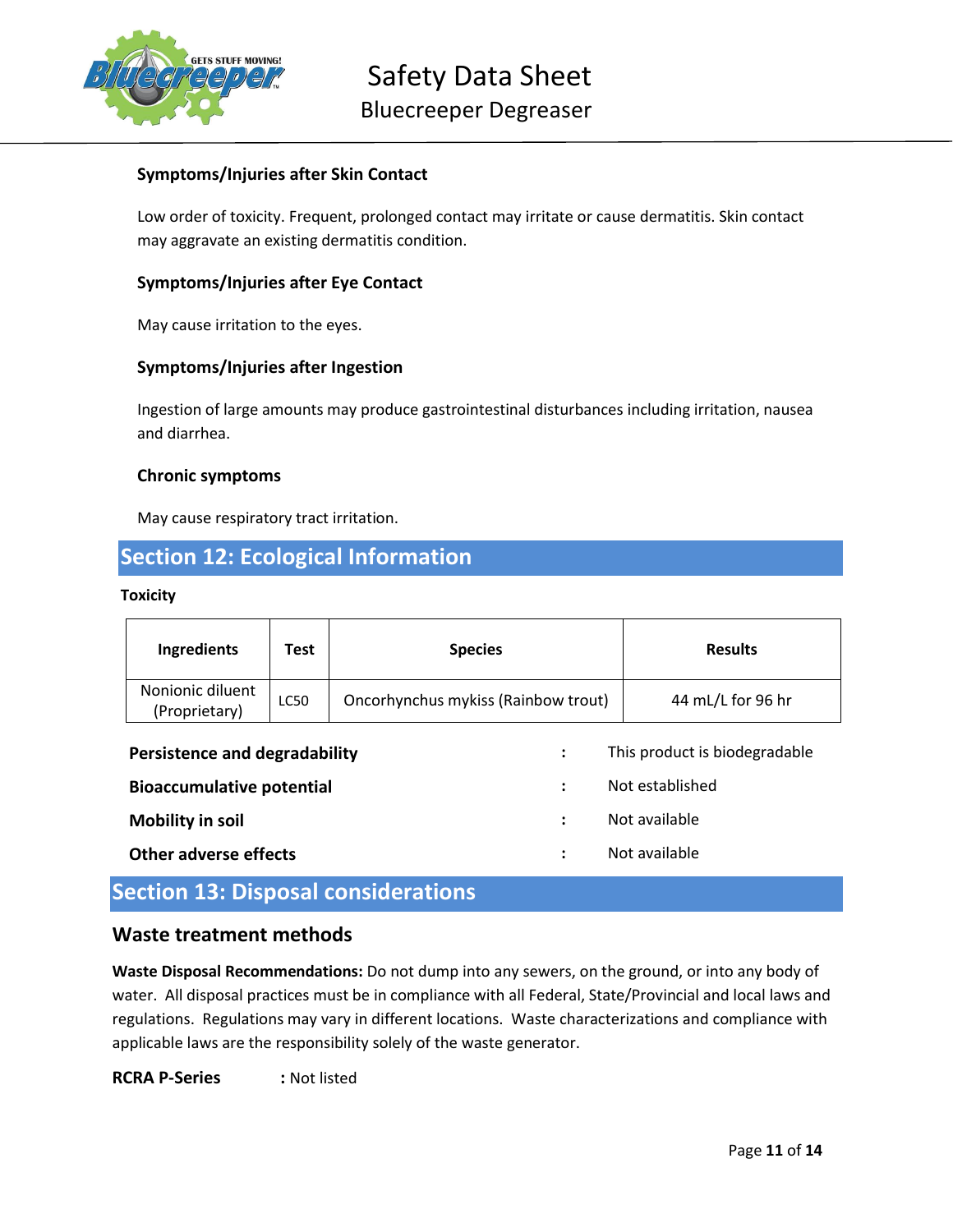

#### RCRA U-Series : Not listed

| <b>Section 14: Transport information</b>  |                |                                                    |  |  |
|-------------------------------------------|----------------|----------------------------------------------------|--|--|
| In Accordance With DOT/TDG/ICAO/IATA/IMDG |                |                                                    |  |  |
| <b>UN Number</b>                          | $\ddot{\cdot}$ | Not regulated                                      |  |  |
| UN proper shipping name                   | $\ddot{\cdot}$ | Not available                                      |  |  |
| <b>Transport hazard class</b>             | $\ddot{\cdot}$ | Not available                                      |  |  |
| <b>Packing group</b>                      | $\ddot{\cdot}$ | Not available                                      |  |  |
| <b>Additional Information</b>             | $\ddot{\cdot}$ | Refer to bill of lading or container label for DOT |  |  |

Section 15: Regulatory information

# US Federal regulations

## EPA TSCA regulatory flag

All components of this product are listed on the United States Toxic Substances Control Act Chemical Inventory

## SARA 311/312 hazards

Fire Hazard

## SARA Section 302 Extremely hazardous substances

None of the chemicals in this product are under extremely hazardous substances

## SARA 304 RQ (lbs)

None of the chemicals in this product are under extremely hazardous substances

#### CERCLA hazardous substances and corresponding RQs

None of the chemicals in this product are under hazardous substances

## OSHA hazards

None of the hazardous chemicals in this product by OSHA.

#### Clean air act

None of the chemicals in this product are classified by CAA.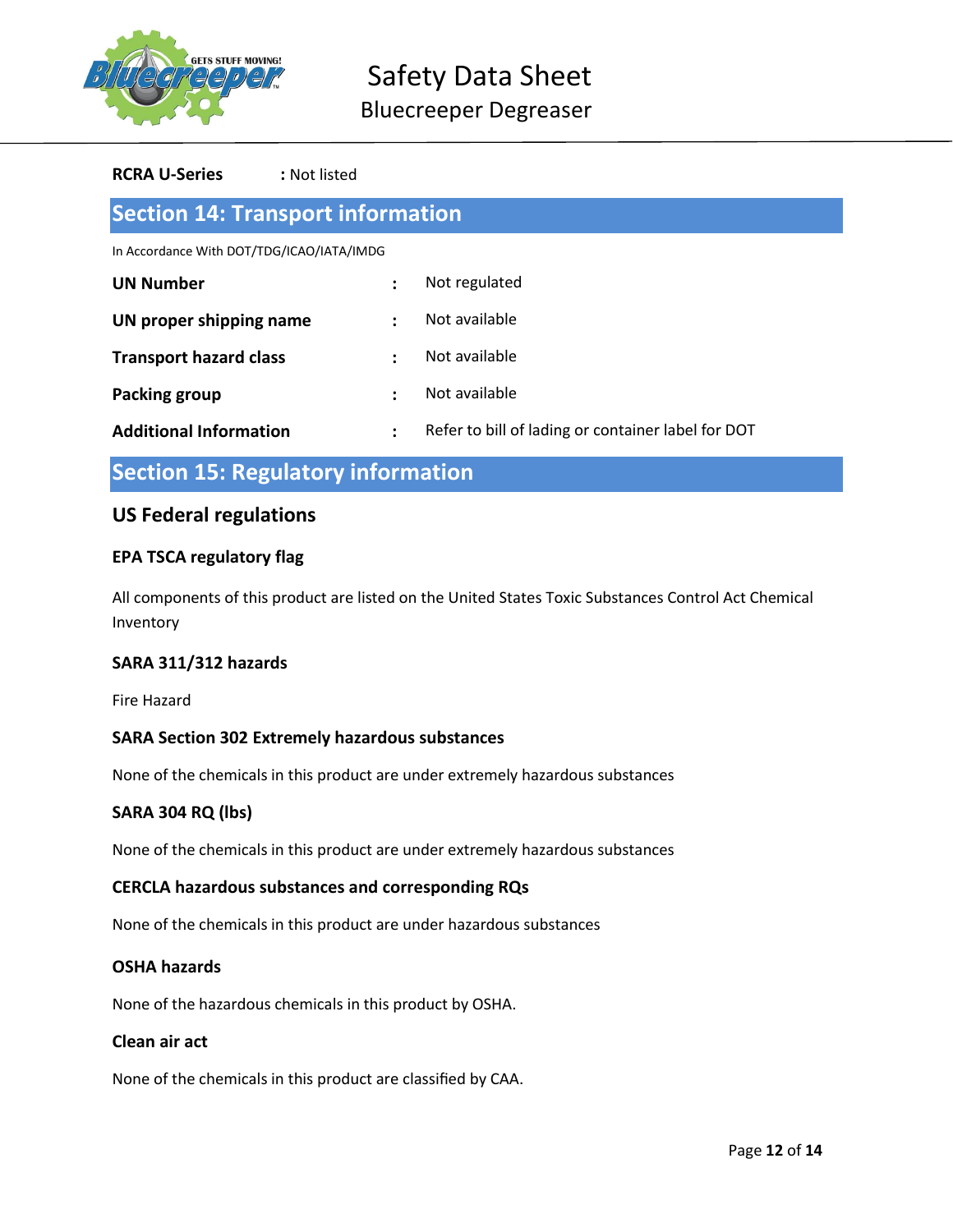

# US State Regulations

All components of this product can be found on the following state right to know lists: California, Massachusetts, New Jersey, and Pennsylvania.

# US - California Hazardous Substances (Director's): Listed substance

| Sodium hydroxide (CAS 1310-73-2) | Listed |
|----------------------------------|--------|
| Ethylene oxide (CAS 75-21-8)     | Listed |
| Methanol (CAS 67-56-1)           | Listed |
| Acetaldehyde (CAS 75-07-0)       | Listed |
| 1,4-dioxane (CAS 123-91-1)       | Listed |

## US - California Proposition 65

WARNING: This product may contain a chemical known to the State of California to cause cancer and birth defects or other reproductive harm: ethylene oxide (CAS 75-21-8).

WARNING: This product may contain a chemical known to the State of California to cause cancer and birth defects or other reproductive harm: acetaldehyde (CAS 75-07-0).

WARNING: This product may contain a chemical known to the State of California to cause cancer: 1,4 dioxane (CAS 123-91-1).

# US - Massachusetts RTK - Substance: Listed substance

| Sodium hydroxide (CAS 1310-73-2) | Listed |
|----------------------------------|--------|
| Ethylene oxide (CAS 75-21-8)     | Listed |
| Methanol (CAS 67-56-1)           | Listed |
| Acetaldehyde (CAS 75-07-0)       | Listed |
| 1,4-dioxane (CAS 123-91-1)       | Listed |
|                                  |        |

## US - New Jersey RTK - Substances: Listed substance

| Sodium hydroxide (CAS 1310-73-2) | Listed |
|----------------------------------|--------|
| Ethylene oxide (CAS 75-21-8)     | Listed |
| Methanol (CAS 67-56-1)           | Listed |
| Acetaldehyde (CAS 75-07-0)       | Listed |
| 1,4-dioxane (CAS 123-91-1)       | Listed |
|                                  |        |

## US - Pennsylvania RTK - Hazardous Substances: Listed substance

| Sodium hydroxide (CAS 1310-73-2) | Listed |
|----------------------------------|--------|
| Ethylene oxide (CAS 75-21-8)     | Listed |